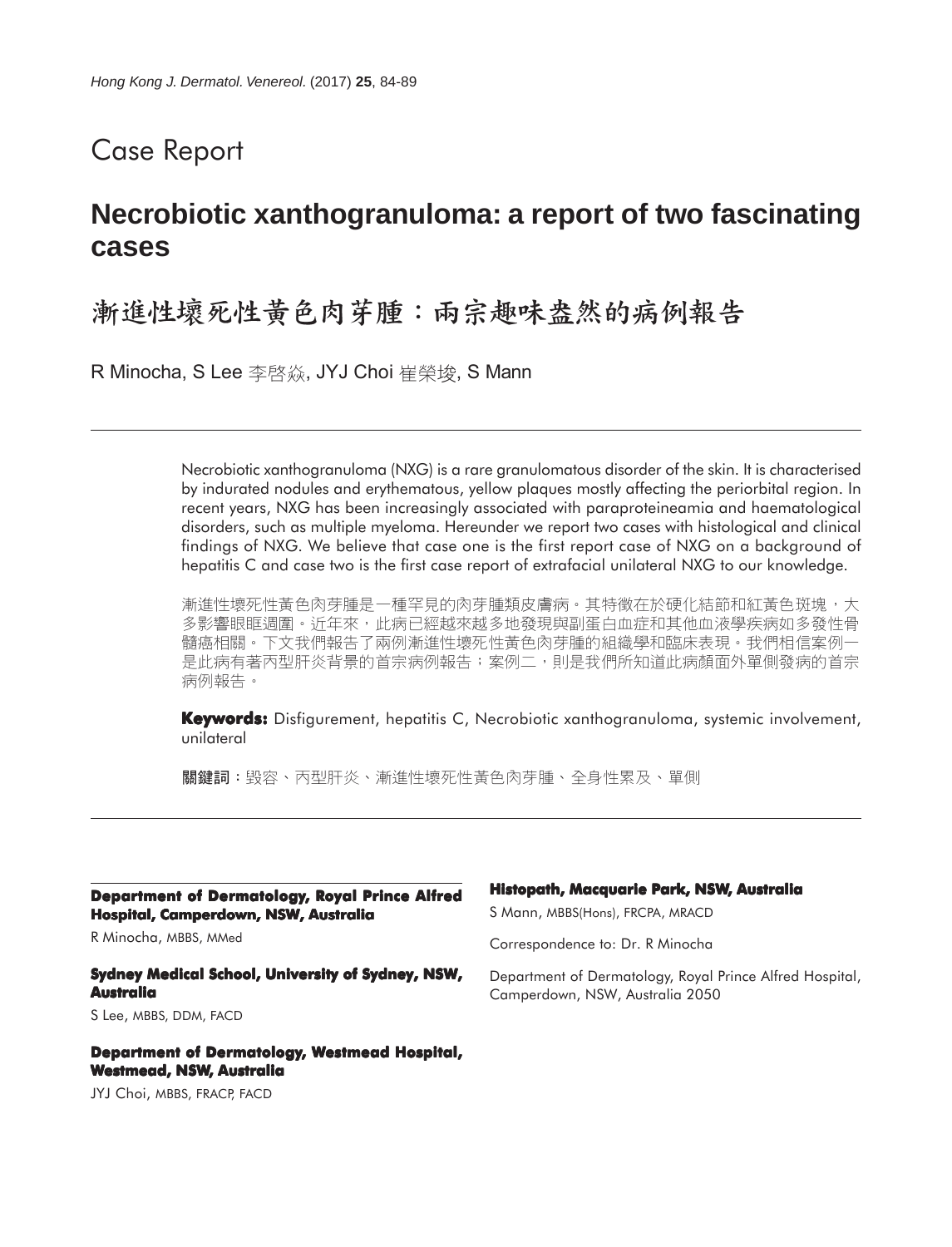### **Introduction**

Necrobiotic xanthogranuloma (NXG) is a rare disease, classified by Kossard et al in 1980 as a separate clinical and histopathological entity from normolipaemic xanthomas. The disease usually presents in the fifth and sixth decades of life and does not have a predilection for men or women. NXG usually affects the skin, however it is considered a systemic disease and has the potential to affect several organs.<sup>1,2</sup> It is often associated with a paraproteinaemia. Its prognosis depends upon the severity of the disease and extracutaneous involvement. Due to the limited data available, no first-line or optimal therapy has been established for NXG and therapeutic recommendations have been developed from anecdotal evidence. We report two cases of NXG with fascinating clinical presentations.

### **Case 1**

A 57-year-old male patient presented with a threeyear history of a yellow-orange reticulated rash affecting the upper chest and back and perioricular region. There was also noticeable lichenoid pigmentation affecting the upper shoulders (Figure 1). He had a medical history of hepatitis C, diagnosed in 1999, which failed to respond to Interferon and Ribavirin combination therapy. He also had a history of insulin dependent Type 2 Diabetes Mellitus and hypertension.

Upon initial review, he had low fasting cholesterol (2.5 mmol/L) and total protein (59 g/L). Triglycerides were on the lower limit of normal (0.7 mmol/L). Additional investigations revealed a trace of oligoclonal gammopathy with IgGkappa and lambda. Inflammatory markers (WCC, CRP and ESR), C3, C4 and cryoglobulins were within normal limits. Immune serology showed ANA of 1:80 (speckled), but otherwise revealed no abnormalities. Fasting plasma glucose was raised (8.1 mmo/L). Urinalysis was unremarkable. A provisional diagnosis of NXG was made and punch biopsies were taken from the eyelid and chest. Histopathology of the eyelid (Figure 2a) demonstrated florid xanthogranulomatous inflammation in the dermis with numerous foamy histiocytes and multinucleated giant cells. The appearance was consistent with NXG, despite the lack of appreciable necrobiosis in the inflammatory infiltrate. Histopathology of the chest (Figure 2b) showed foamy histiocytes, lymphocytes and occasional multinucleated giant cells, including Touton giant cells, further consistent with NXG albeit more subtle.

Treatment with neotigason, plaquenil, 200 mg twice daily in combination with narrow Band UVB (nbUVB), intravenous immunoglobulins (IVIG), thalidomide and dapsone were trialled, however all resulted in unacceptable side effects or were ineffective and were ceased. A significant improvement in this patients' NXG lesions was observed after the successful treatment of his Hepatitis C with combination therapy: ombitasvir/ paritaprevir/ritonavir.

### **Case 2**

A 63-year-old female presented in 2006 with a peri-ocular nodule, swelling and inflammation of right eye and epistaxis that started 20 years previously. In 2009, she developed a lesion on the left side of her neck, which was thought to be a lipoma. She progressed to develop hyperpigmented subcutaneous nodules in the left inguinal areas. Subsequently, she developed large brownish plaques with yellow discolouration on her back, left arm, left submammary and left thigh (Figure 3). All of her extrafacial skin lesions were unilateral.

Her other investigations were largely unremarkable, apart from a monoclonal expansion of IgG with a predominance of lambda light chains in the beta gamma region, a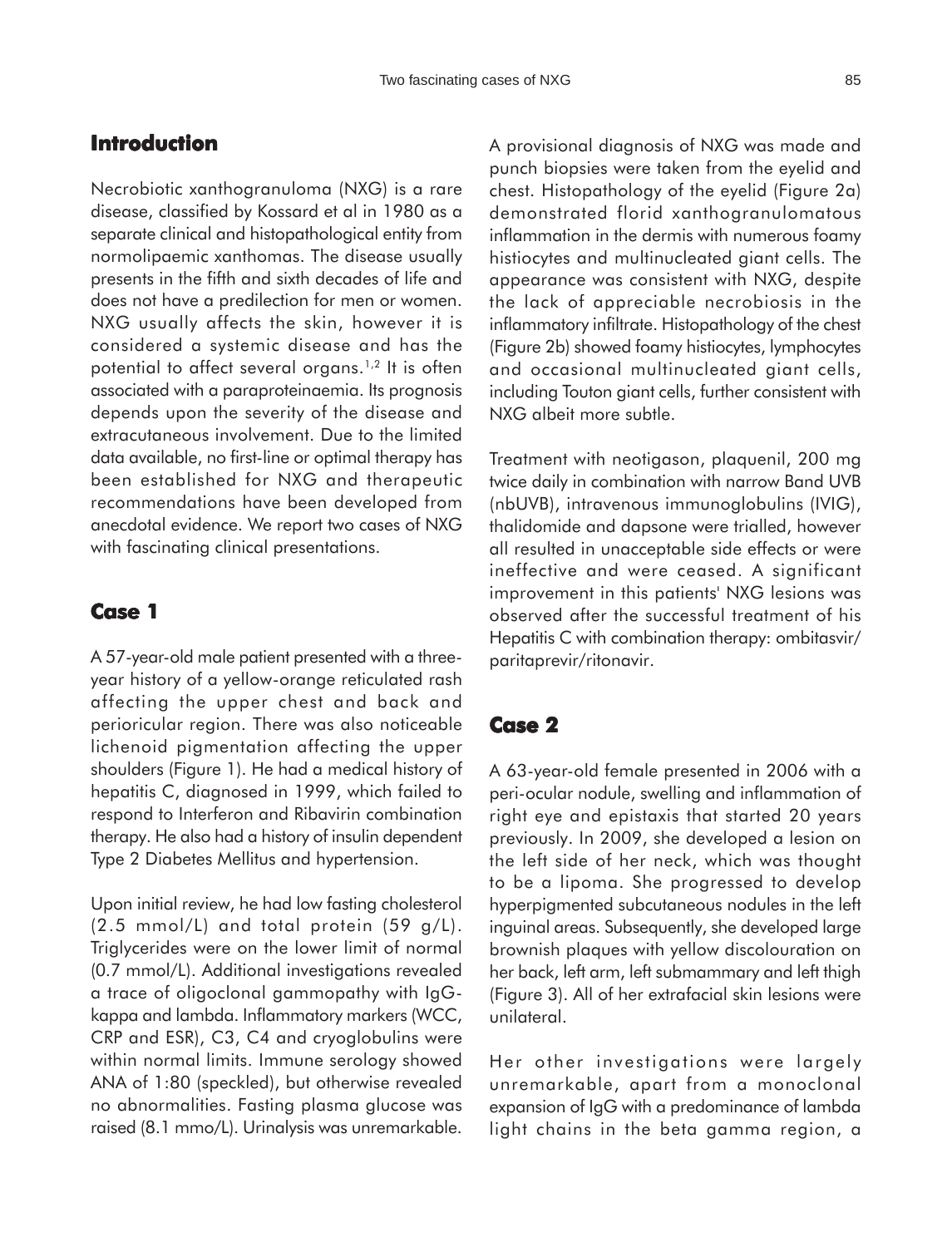borderline cholesterol of 5.5 mg/L, a mildly raised ESR and CRP and mildly deranged LFT's.

Histopathology of a lesion from her left breast revealed a florid granulomatous inflammation throughout the dermis as well as subcutis, with fibrous thickening of the septa. The infiltrate consisted of prominent giant cells, including Touton type giant cells, as well as scattered foamy histiocytes. The granulomas were associated with large areas of necrobiotic collagen, cholesterol crystals and fine calcification consistent with NXG (Figure 4).

The patient unfortunately continued to suffer from epistaxis and progressive eye symptoms with



**Figure 1.** (a) Well-demarcated, large erythematous patches with lichenification in an apron-like appearance distributed over the shoulders, and trunk. Areas of hyperpigmentation are present. (b) and (c) Characteristic yellow and brownish indurated nodules and plaques with surface telangiectasia on the upper eyelids. There is lipid accumulation in the lateral canthus and sclera of the eye.



**Figure 2.** (a) Florid xanthogranulomatous inflammation in the dermis. (b) The chronic inflammatory infiltrate is characterised by Touton type multinucleated giant cells (green circles), foamy histiocytes (blue square) and lymphocytes.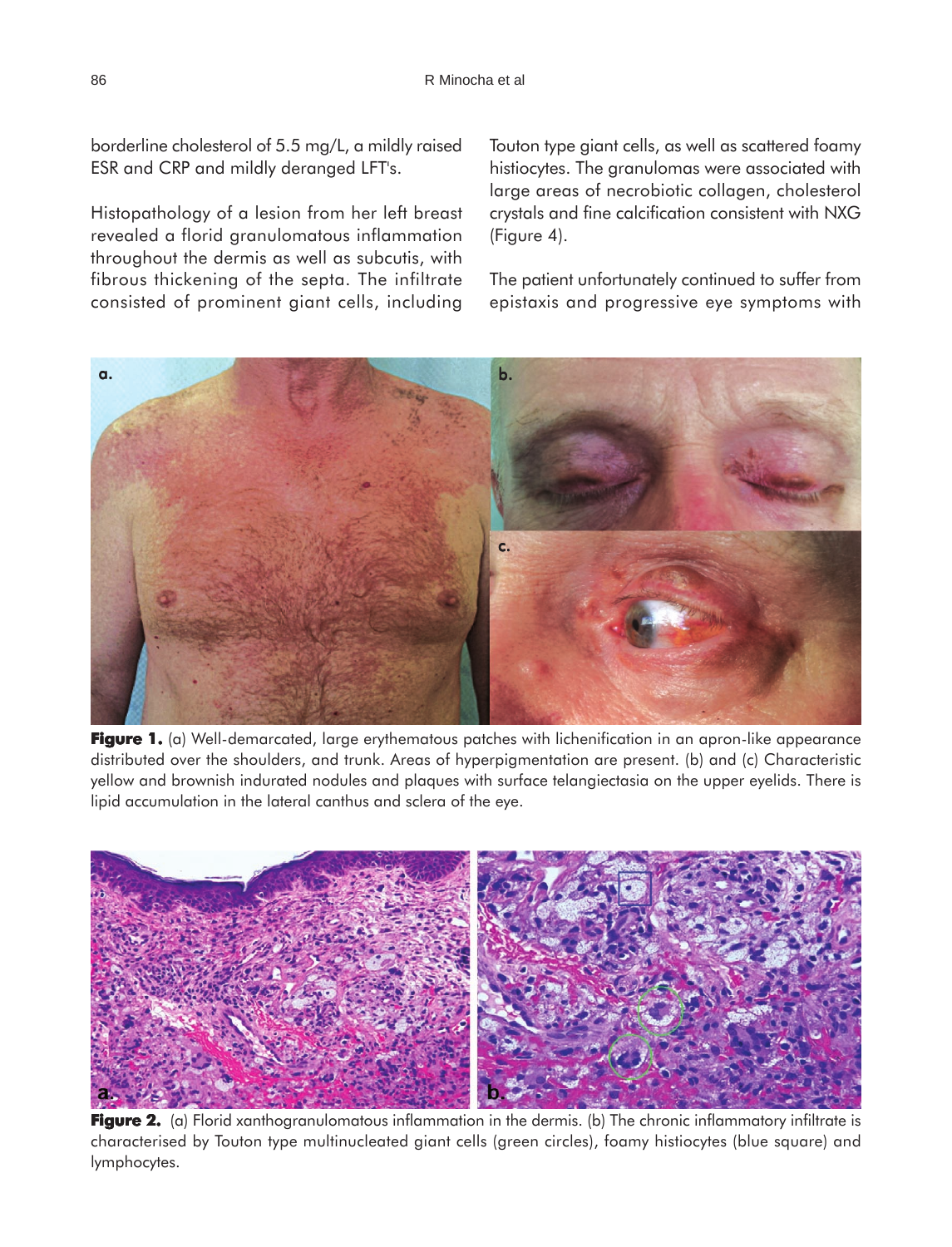

a.

**Figure 4.** (a) Punch biopsy of the left breast/chest. (b) and (c) Florid granulomatous inflammation throughout the dermis as well as subcutis, with fibrous thickening of the septa. The infiltrate consists of prominent giant cells, including Touton type giant cells, as well as scattered foamy histiocytes. (d) The granulomas are associated with large areas of necrobiotic collagen, cholesterol crystals and fine calcification.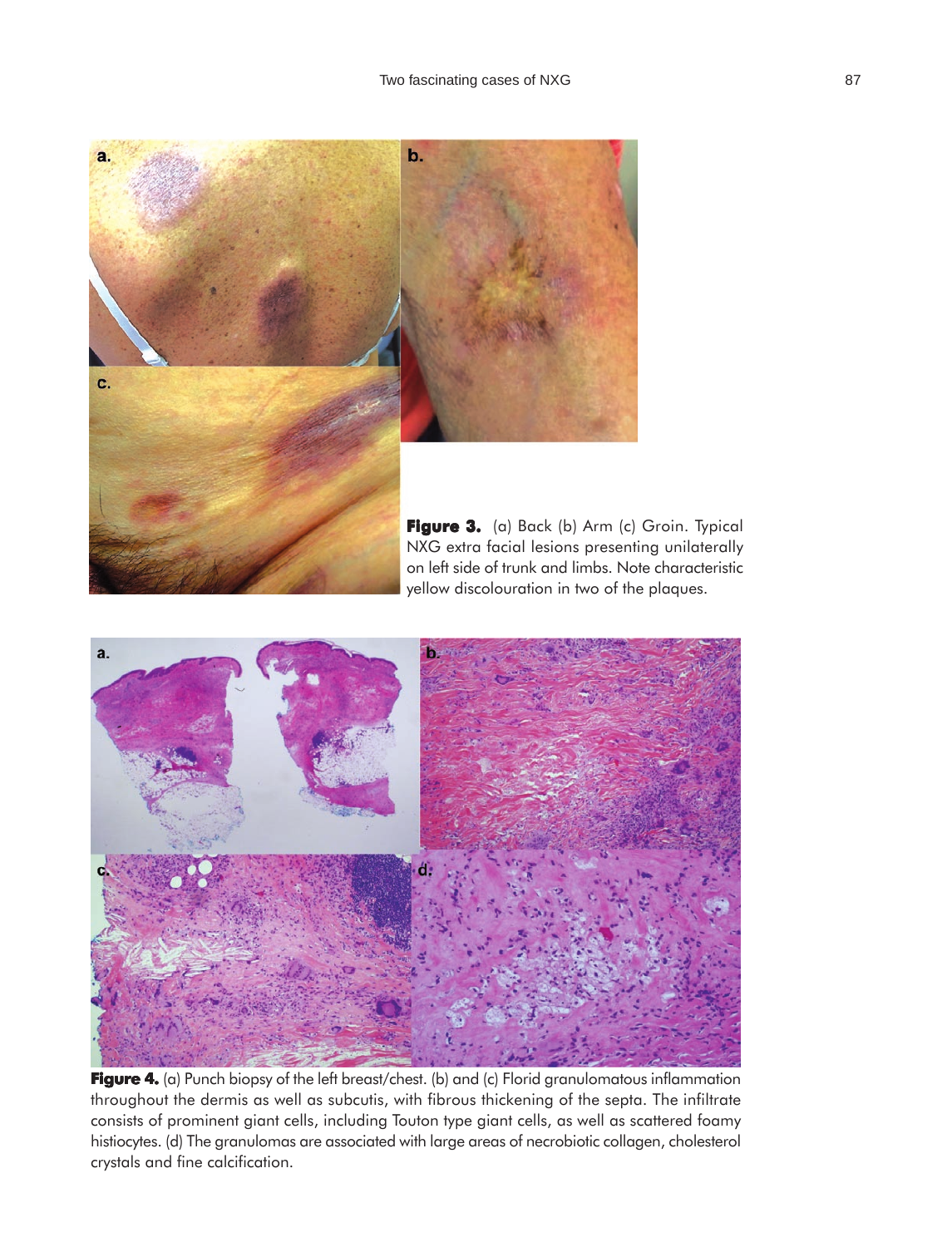bilateral inflammation of the cornea. There was a medical history significant for plasma cell dyscrasia, autoimmune hepatitis, osteoarthritis affecting the left knee and monoclonal gammopathy of uncertain significance. She is currently taking 2 mg of chlorambucil daily as an attempt to prevent the development of more serious haematological problems. Prednisolone has also been trialled for her epistaxis and skin lesions with no appreciative benefit. Moreover her episodes of epistaxis are still problematic and impact negatively upon her quality of life. She is also using Prednisolone Forte eye drops for her eye symptoms. Treatment with intralesional corticosteroids has been used successfully in treating several cutaneous plaques. However she has recently developed new plaques.

#### **Discussion**

NXG is characterised by yellow to red-brown indurated papules, nodules or plaques with surface telangiectasia. In particular the macroscopic yellow hue is pathognomonic of xanthodermatoses. This condition can be delineated from other xanthodermatoses from the plaques and subcutaneous nodules subject to atrophy and ulceration in the long term.3 Clinically, the lesions have a predilection for the periorbital region, but commonly present on the face, trunk and extremities and are cosmetically disfiguring. The periorbital distribution leads to a propensity for conjunctivitis, uveitis and keratitis. The lesions are commonly asymptomatic, however tenderness, pruritis and burning have been described.4

This case series highlights two unique presentations of NXG and broadens our understanding of this rare xanthodermatosis. The successful treatment of hepatitis C leading to the healing of NXG lesions in case one and the unilateral appearance of NXG in case two are believed to have never before been reported.

The aetiology of NXG is unknown. However many have been theorised. For example, it has been postulated that paraproteins act as antibodies responding to chronic, autologous antigen. These are thought to act as lipoproteins and bind to histiocytic receptors leading to granuloma formation.5 Diagnosis is commonly made through histopathological analysis of a cutaneous lesion. Typical histological presentation is of a palisading, granulomatous infiltrate involving the dermis and the subcutis, surrounding areas of degenerated collagen. Inflammatory infiltrate include sheets of macrophages, histiocytes, lymphocytes, Touton and foreign body giant cells. Cholesterol clefts occur within areas of necrobiosis. In close proximity to the granulomas is a hyaline necrobiosis that imparts a lobulated appearance to the tissue.<sup>2</sup>

An IgG kappa monoclonal gammopathy is one of the most characteristic findings, however some cases do not have a paraprotein, and these patients tend to be more difficult to treat. Kossard et al, described six of eight patients with a IgG monoclonal serum paraproteinaemia.<sup>6</sup> Urine electrophoresis for Bence-Jones proteins and light chains and immunopreoxidase stains of paraffin sections for light chains, kappa and lambda may supplement clinical suspicion of underlying malignancy.7 Interestingly, most cases of NXG have normolipaemia and some are hypolipaemic.

The most common haematological disorder associated with paraproteinaemia in NXG patients is monoclonal gammopathy of uncertain significance.<sup>8</sup> Systemic manifestations of NXG have been described, albeit uncommonly. Autopsies in patients with cutaneous disease have revealed cardiac, renal, oesophageal, lung<sup>9</sup> and upper respiratory tract involvement.<sup>4</sup>

Patients should have blood test during their visit, alongside a thorough clinical examination and possibly further investigations if warranted. As the time to develop an associated malignancy can be up to 20 years, it has been recommended that